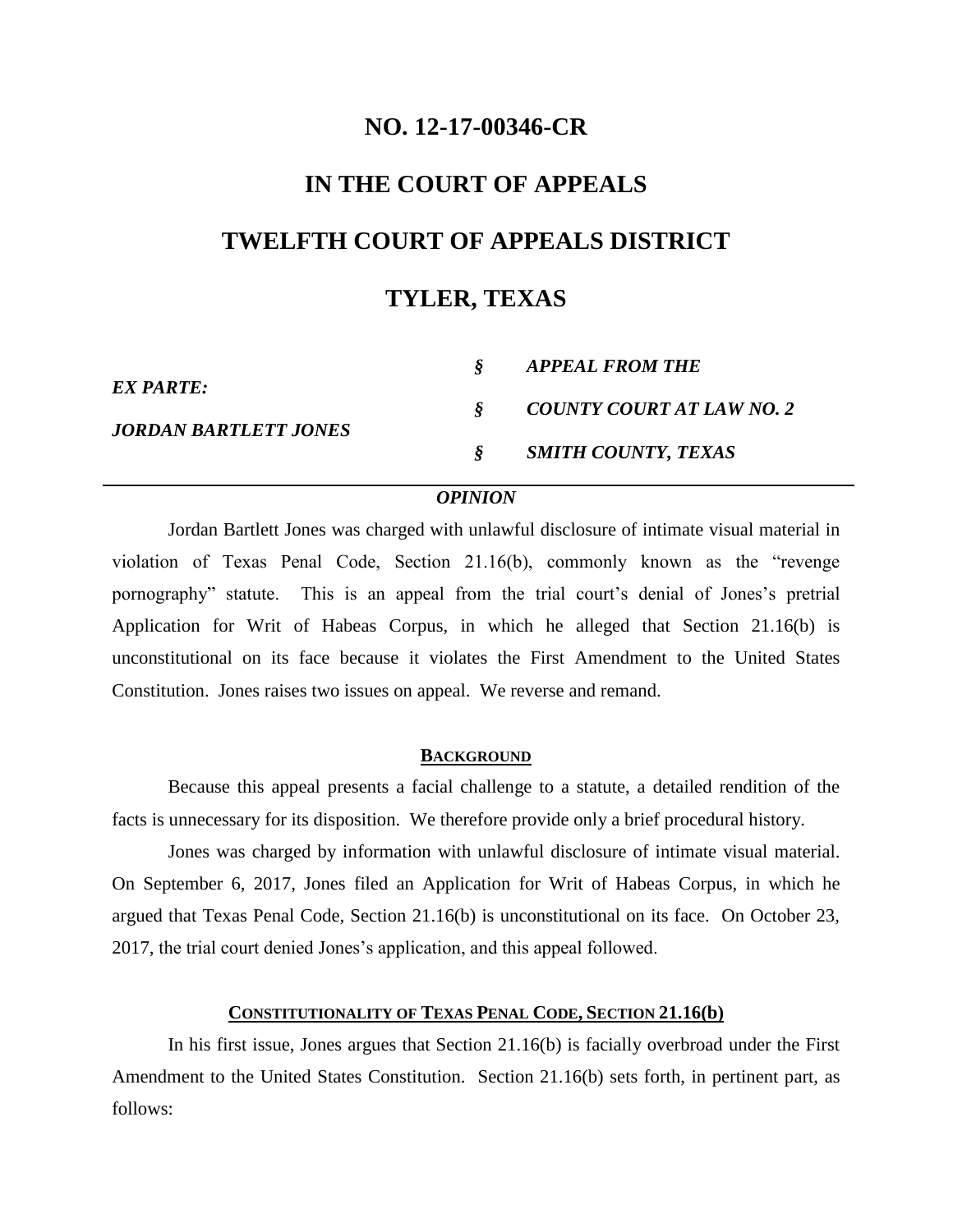A person commits an offense if:

(1) without the effective consent of the depicted person, the person intentionally discloses visual material depicting another person with the person's intimate parts exposed or engaged in sexual conduct;

(2) the visual material was obtained by the person or created under circumstances in which the depicted person had a reasonable expectation that the visual material would remain private;

(3) the disclosure of the visual material causes harm to the depicted person; and

(4) the disclosure of the visual material reveals the identity of the depicted person in any manner[.]

TEX. PENAL CODE ANN. § 21.16(b) (West Supp. 2017). Under this section, "intimate parts" means "the naked genitals, pubic area, anus, buttocks, or female nipple of a person." *Id.* § 21.16(a)(1). "Visual material" includes "any film, photograph, videotape, negative, or slide or any photographic reproduction that contains or incorporates in any manner any film, photograph, videotape, negative, or slide." *Id.* § 21.16(a)(5)(A). It further includes "any disk, diskette, or other physical medium that allows an image to be displayed on a computer or other video screen and any image transmitted to a computer or other video screen by telephone line, cable, satellite transmission, or other method." *Id.*  $\S$  21.16(a)(5)(B).

#### **Standard of Review**

A claim that a statute is unconstitutional on its face may be raised by a pretrial writ of habeas corpus. *Ex Parte Weise*, 55 S.W.3d 617, 620 (Tex. Crim. App. 2001). Habeas corpus preconviction proceedings are separate criminal actions, and the applicant has the right to an immediate appeal before trial begins. *Greenwell v. Court of Appeals for the Thirteenth Judicial Dist.*, 159 S.W.3d 645, 650 (Tex. Crim. App. 2005).

We review a trial court's decision to grant or deny an application for writ of habeas corpus under an abuse of discretion standard. *See Ex parte Wheeler*, 203 S.W.3d 317, 324 (Tex. Crim. App. 2006); *Ex parte Thompson*, 414 S.W.3d 872, 875 (Tex. App.–San Antonio 2013), *aff'd*, 442 S.W.3d 325 (Tex. Crim. App. 2014). However, when the trial court's ruling and determination of the ultimate issue turns on the application of the law, such as the constitutionality of a statute, we review the trial court's ruling de novo. *Ex parte Peterson*, 117 S.W.3d 804, 819 (Tex. Crim. App. 2003), *overruled in part on other grounds by Ex parte Lewis*, 219 S.W.3d 335, 371 (Tex. Crim. App. 2007); *see Thompson*, 414 S.W.3d at 875–76.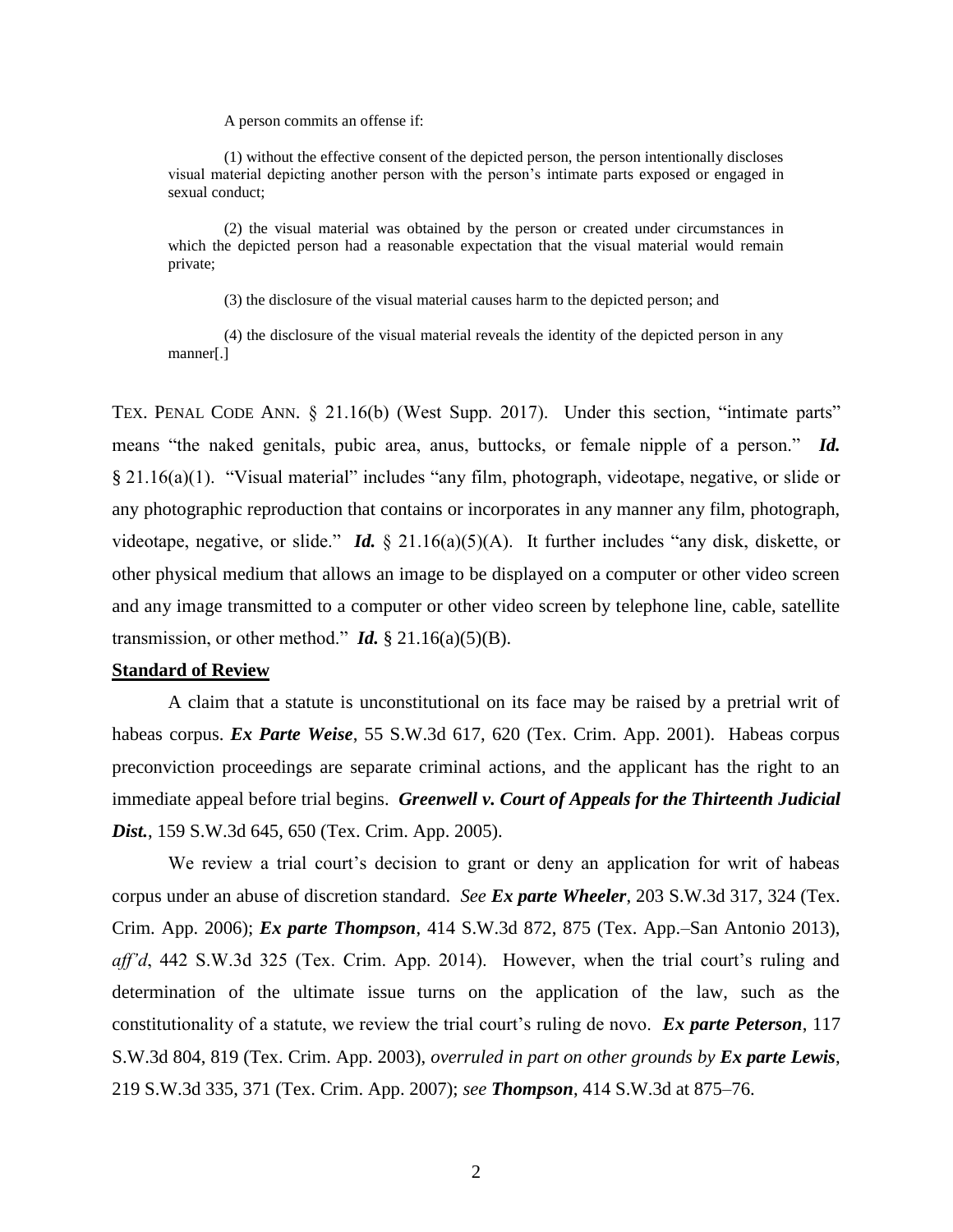Furthermore, we review the constitutionality of a criminal statute de novo. **Byrne v.** *State*, 358 S.W.3d 745, 748 (Tex. App.–San Antonio 2011, no pet.). When a statute is attacked on constitutional grounds, we ordinarily presume the statute is valid and that the legislature has not acted unreasonably or arbitrarily. *State v. Rosseau*, 396 S.W.3d 550, 557 (Tex. Crim. App. 2013). The burden rests upon the individual who challenges the statute to establish its unconstitutionality. *Id.* However, when the government seeks to restrict speech based on its content, the usual presumption of constitutionality afforded to legislative enactments is reversed. *United States v. Playboy Entm't Grp., Inc.*, 529 U.S. 803, 817, 120 S. Ct. 1878, 1888, 146 L. Ed. 2d 865 (2000); *Thompson*, 414 S.W.3d at 876. Content-based regulations are presumptively invalid, and the government bears the burden to rebut that presumption. *Ashcroft v. Am. Civil Liberties Union*, 542 U.S. 656, 660, 124 S. Ct. 2783, 2788, 159 L. Ed. 2d 690 (2004); *Thompson*, 442 S.W.3d at 348.

#### **First Amendment - The Statute's Regulation of Free Speech**

The First Amendment provides that "Congress shall make no law . . . abridging the freedom of speech." U.S. CONST., Amend. 1. We first must determine whether that right to freedom of speech is implicated in this case. The free speech protections of the First Amendment are implicated when the government seeks to regulate protected speech or expressive conduct. *See Scott v. State*, 322 S.W.3d 662, 668–69 (Tex. Crim. App. 2010). It is the obligation of the person desiring to engage in allegedly expressive conduct to demonstrate that the First Amendment applies. *Clark v. Cmty. for Creative Non-Violence*, 468 U.S. 288, 294 n.5, 104 S. Ct. 3065, 3069 n.5, 82 L. Ed. 2d 221 (1984).

The Texas Court of Criminal Appeals has concluded that photographs and visual recordings are inherently expressive and that there is no need to conduct a case-specific inquiry into whether these forms of expression convey a particularized message. *See Thompson*, 442 S.W.3d at 336. The court further concluded that a person's purposeful creation of photographs and visual recordings is entitled to the same First Amendment protection as the photographs and visual recordings themselves. *Id.*; *see also Brown v. Entm't Merch. Ass'n*, 464 U.S. 786, 792 n.1, 1311 S. Ct. 2729, 2734 n.1, 180 L. Ed. 2d 708 (2011) (noting that under First Amendment analysis, there is no distinction whether government regulation applies to "creating, distributing, or consuming" speech).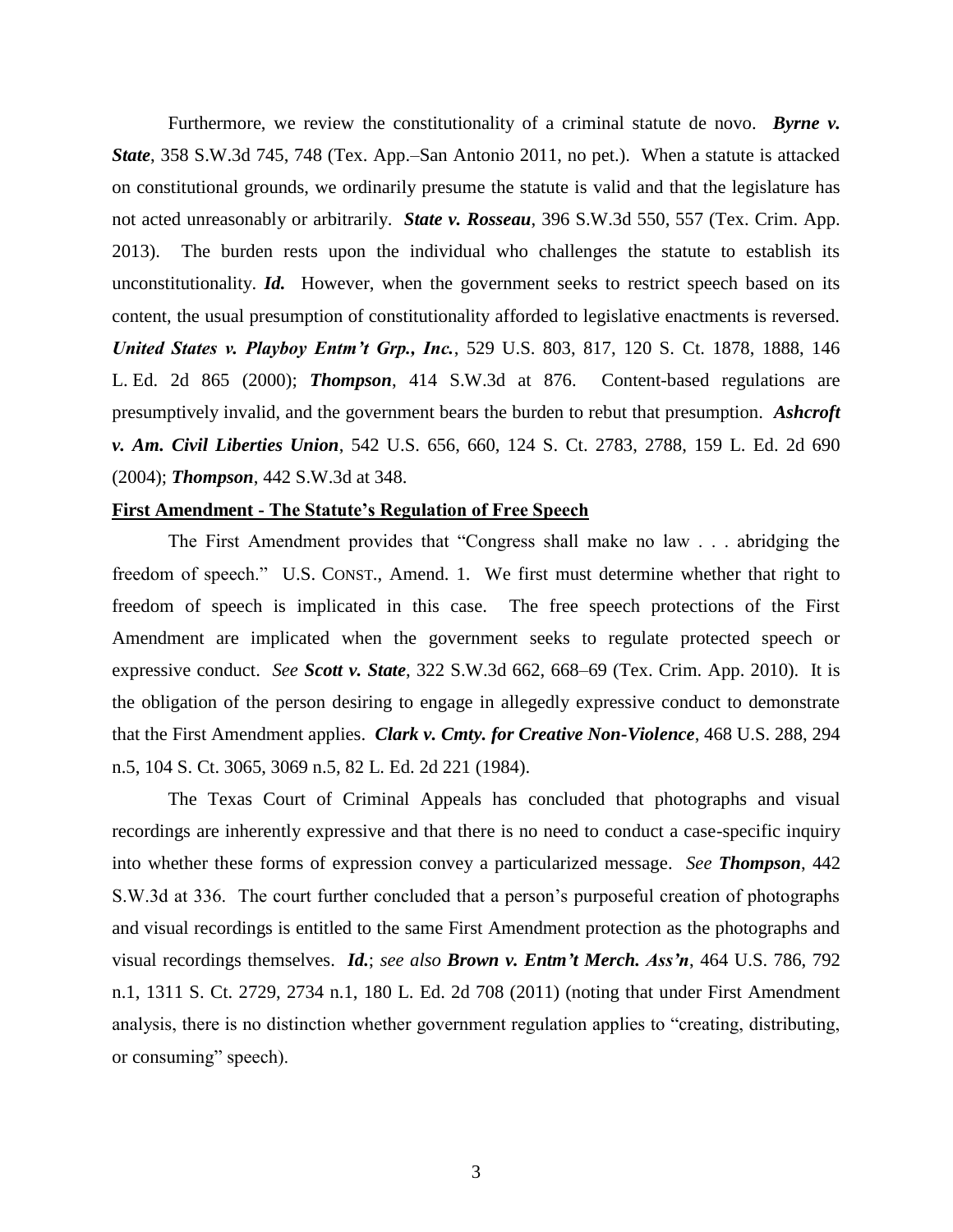In the instant case, Section 21.16(b) proscribes the disclosure of certain visual material, including any film, photograph, or videotape in various formats. Because the photographs and visual recordings are inherently expressive and the First Amendment applies to the distribution<sup>1</sup> of such expressive media in the same way it applies to their creation, we conclude that the right to freedom of speech is implicated in this case. *See Thompson*, 442 S.W.3d at 336; *see also Brown*, 464 U.S. at 792 n.1, 1311 S. Ct. at 2734 n.1.

#### **Statute's Regulation of Speech - Content-Based or Content-Neutral**

We next must determine whether the statute regulates speech in a content-based or content-neutral manner. As a general rule, laws that, by their terms, distinguish favored speech from disfavored speech on the basis of the ideas or views expressed are content based, whereas laws that confer benefits or impose burdens on speech without reference to the ideas or views expressed are content neutral. *Turner Broad. Sys., Inc. v. F.C.C.*, 512 U.S. 622, 642, 114 S. Ct. 2445, 2459, 129 L. Ed. 2d 497 (1994); *Thompson*, 442 S.W.3d at 345. If it is necessary to look at the content of the speech in question to decide if the speaker violated the law, the regulation is content-based. *See Thompson*, 442 S.W.3d at 345 (citing *Ex parte Lo*, 424 S.W.3d 10, 15 n.12 (Tex. Crim. App. 2013)). The result of this inquiry dictates the standard of scrutiny under which we analyze the statute. Courts review content-based laws that suppress, disadvantage, or impose differential burdens on speech because of its content under a strict scrutiny standard. *Turner Broad. Sys., Inc.*, 412 U.S. at 642, 114 S.Ct. at 2459. In contrast, content-neutral laws that govern expression but do not seek to restrict its content are subject to intermediate scrutiny. *Id.*

In the instant case, the State conceded at oral argument that Section 21.16(b) properly is subject to strict scrutiny analysis. We agree. Here, Section 21.16(b)(1) does not penalize all intentional disclosure of visual material depicting another person. *See* TEX. PENAL CODE ANN. § 21.16(b)(1). Rather, Section 21.16(b)(1) penalizes only a subset of disclosed images, those which depict another person with the person's intimate parts exposed or engaged in sexual conduct. *See id.* § 21.16(a)(1), (3), (b)(1). Therefore, we conclude that Section 21.16(b)(1) discriminates on the basis of content. *Cf. Thompson*, 442 S.W.3d at 347.

 $\overline{a}$ 

<sup>&</sup>lt;sup>1</sup> Based on our reading of Section 21.16(b), we conclude that there is no difference under First Amendment analysis between the act of disclosing visual material and the act of distributing written works. *Cf. Brown*, 464 U.S. at 792 n.1, 1311 S. Ct. at 2734 n.1; *Compare Disclose*, MERRIAM WEBSTER'S COLLEGIATE DICTIONARY (11th ed. 2011) ("disclose" means "to expose to view" or "to make known or public") *with Distribute*, MERRIAM WEBSTER'S COLLEGIATE DICTIONARY (11th ed. 2011) ("distribute" means "to give out or deliver"). The fact that an act of disclosure may relate to something previously unknown does not, without more, implicate that the unknown thing carries an expectation of privacy.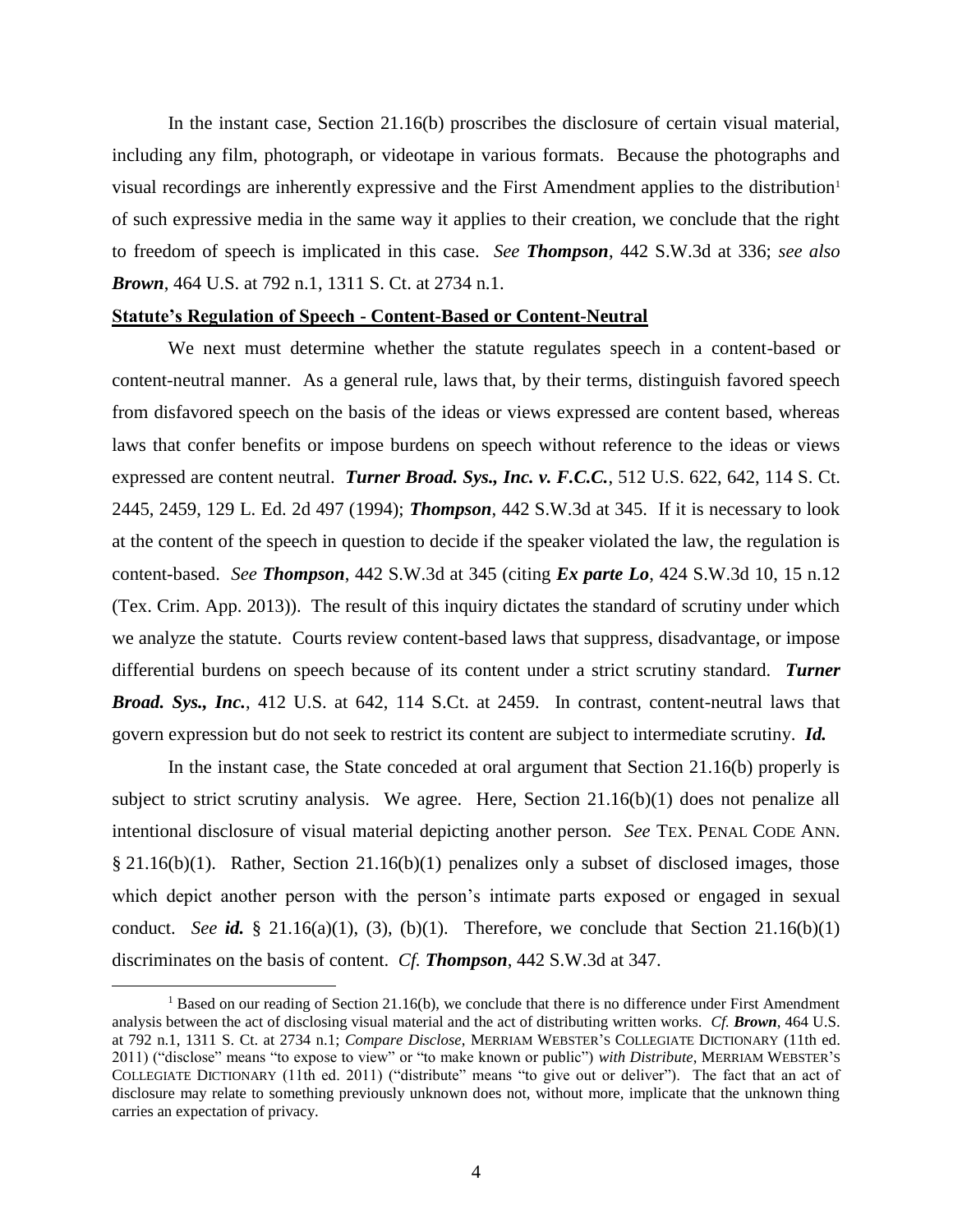#### **Obscene by Context**

 $\overline{a}$ 

Content-based restrictions on speech have been permitted, as a general matter, only when confined to the few historic and traditional categories of expression. *United States v. Alvarez*, 567 U.S. 709, 717, 132 S. Ct. 2537, 2544, 183 L. Ed. 2d 574 (2012); *Morehead v. State*, 807 S.W.2d 577, 580 (Tex. Crim. App. 1991). New categories of unprotected speech may not be added to the list based on a conclusion that certain speech is too harmful to be tolerated. *Brown*, 464 U.S. at 791, 1311 S. Ct. at 2734. Among the categories of unprotected speech are obscenity, defamation, fraud, incitement, and speech integral to criminal conduct. *See United States v. Stevens*, 559 U.S. 460, 468–69, 130 S. Ct. 1577, 1584, 176 L. Ed. 2d 435 (2010)

The State argues in its brief that the expectation of privacy and the nonconsensual nature of the disclosure causes any visual material covered by Section 21.16(b) to be unprotected speech because it is contextually obscene.<sup>2</sup> We disagree. For more than forty years, the issue of whether a matter is obscene, and, thereby, constitutes unprotected speech, has been a determination to be made initially by the trier of fact. *See Miller v. California*, 413 U.S. 15, 23, 93 S. Ct. 2607, 2615, 37 L. Ed. 2d 419 (1973); *see also Ashcroft v. Am. Civil Liberties Union*, 535 U.S. 564, 576, 122 S. Ct. 1700, 1708, 152 L. Ed. 2d 771 (2002); *R.A.V. v. City of St. Paul*, *Minn.*, 505 U.S. 377, 418, 112 S. Ct. 2538, 2562, 120 L. Ed. 2d 305 (1992); *Pope v. Illinois*, 481 U.S. 497, 500, 107 S. Ct. 1918, 1920–21, 95 L. Ed. 2d 439 (1987); *Smith v. U.S.*, 431 U.S. 291, 300-01, 97 S. Ct. 1756, 1764–65, 52 L. Ed. 2d 324 (1977); *but see Jenkins v. Georgia*, 418 U.S. 153, 160–61, 94 S. Ct. 2750, 2755, 41 L. Ed. 2d 652 (1974) (noting that even though what appeals to the prurient interest or what constitutes patent offensiveness are questions of fact, juries do not have unbridled discretion in determining what is patently offensive, and appellate court may conduct independent review of constitutional claims when necessary, e.g., when a jury unanimously determines that defendant's depiction of a woman with a bare midriff is patently offensive).

Here, Section 21.16 does not include language that would permit a trier of fact to determine that the visual material disclosed is obscene. Moreover, if, as the State argues, any visual material disclosed under Section 21.16(b) is obscene, the statute is wholly redundant in light of Texas's obscenity statutes. *See* TEX. PENAL CODE ANN. §§ 43.22, 43.23 (West 2016).

 $2$  As noted above, the State conceded during oral argument that Section 21.16(b) appropriately is subject to strict scrutiny analysis. It is unclear whether the State, in so conceding, intended to waive its obscenity argument, to which it made no reference in its allotted time for argument. We address the issue out of the abundance of caution.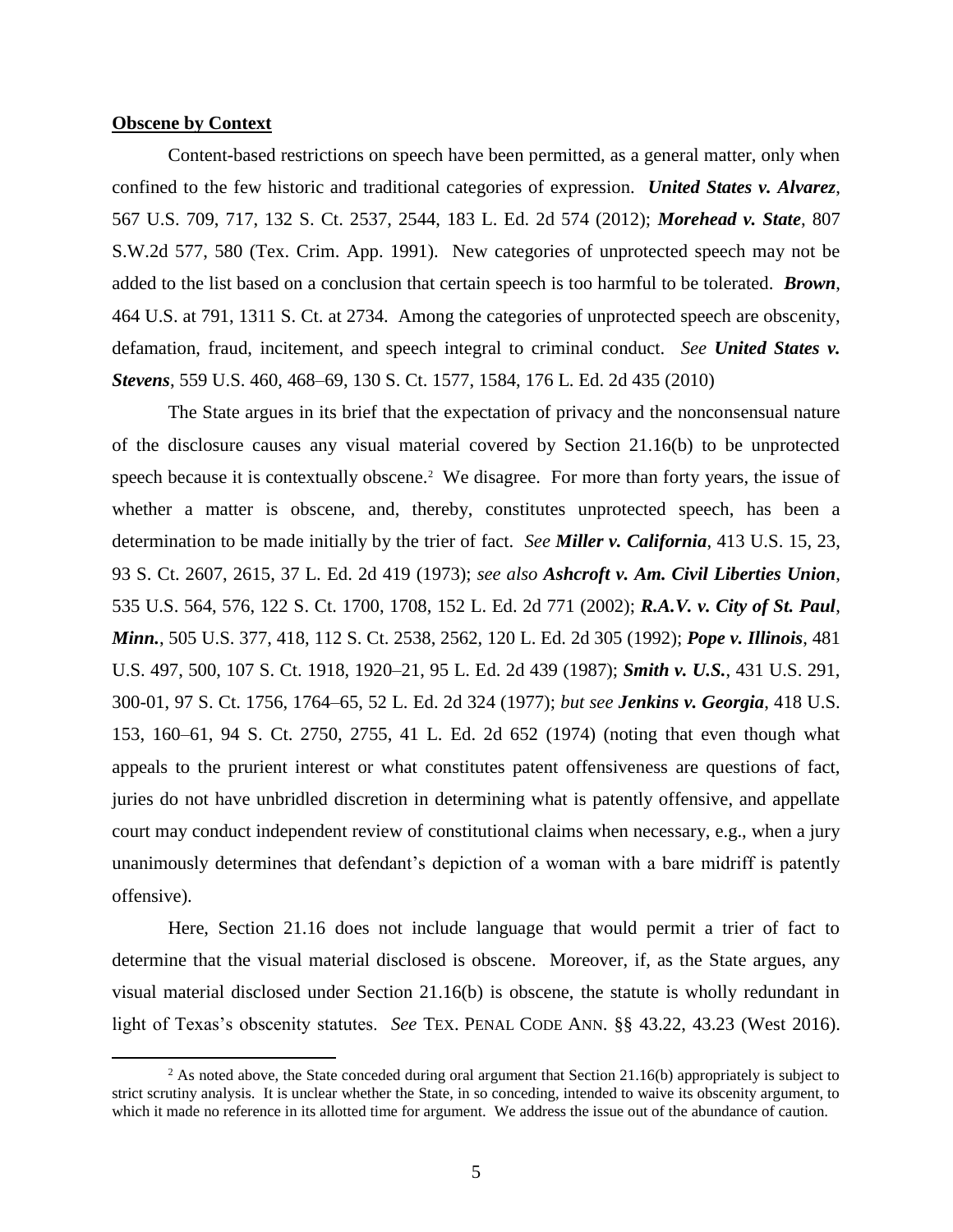Thus, we decline to overstep our role by concluding that any visual material disclosed under Section 21.16(b) is obscene by its context.

#### **Strict Scrutiny**

 $\overline{a}$ 

Having held that the statute regulates speech on the basis of its content, we next must determine whether Section 21.16(b) satisfies strict scrutiny. Content-based regulations are presumptively invalid, and it is rare that a regulation restricting speech because of its content ever will be permissible. *See Sorrell v. IMS Health Inc.*, 564 U.S. 552, 571, 131 S. Ct. 2653, 2667, 180 L. Ed. 2d 544 (2011) ("In the ordinary case it is all but dispositive to conclude that a law is content-based and, in practice, viewpoint-discriminatory"); *Thompson* 442 S.W.3d at 348; *see also Brown,* 564 U.S. at 799, 131 S. Ct. at 2738. Under strict scrutiny, a regulation of expression may be upheld only if it is narrowly drawn to serve a compelling government interest. *Thompson* 442 S.W.3d at 344; *see also Brown,* 564 U.S. at 799, 131 S. Ct. at 2738. In this context, a regulation is "narrowly drawn" if it uses the least restrictive means of achieving the government interest. *Thompson*, 442 S.W.3d at 344; *see also Playboy Entm't Grp., Inc.*, 529 U.S. at 813, 120 S. Ct. at 1888.

Here, the State argues that there is a compelling government interest in protecting an individual from a substantial invasion of his/her privacy. Privacy constitutes a compelling government interest when the privacy interest is substantial and the invasion occurs in an intolerable manner. *See Snyder v. Phelps*, 562 U.S. 443, 459, 131 S. Ct. 1207, 1220, 179 L. Ed. 2d 172 (2011). "Substantial privacy interests are invaded in an intolerable manner when a person is photographed without consent in a private place, such as a home, or with respect to an area of the person that is not exposed to the general public, such as up a skirt." *Thompson*, 442 S.W.3d at 348. It is apparent from the statute that the legislature sought to apply this statute to instances where the depicted person had a reasonable expectation that the visual material, would remain private. *See* TEX. PENAL CODE ANN. § 21.16(b)(2).<sup>3</sup> And by its reference to "intimate parts," it apparently sought to apply the statute to visual material depicting body parts ordinarily covered by clothing. Yet, even assuming without deciding that Section 21.16 was enacted to protect this sort of substantial privacy interest, the outcome would not differ.

<sup>&</sup>lt;sup>3</sup> However, we note that the statute can apply in situations where the depicted party created or consented to the creation of the visual material or voluntarily transmitted the visual material to the actor. *See* TEX. PENAL CODE ANN. § 21.16(e).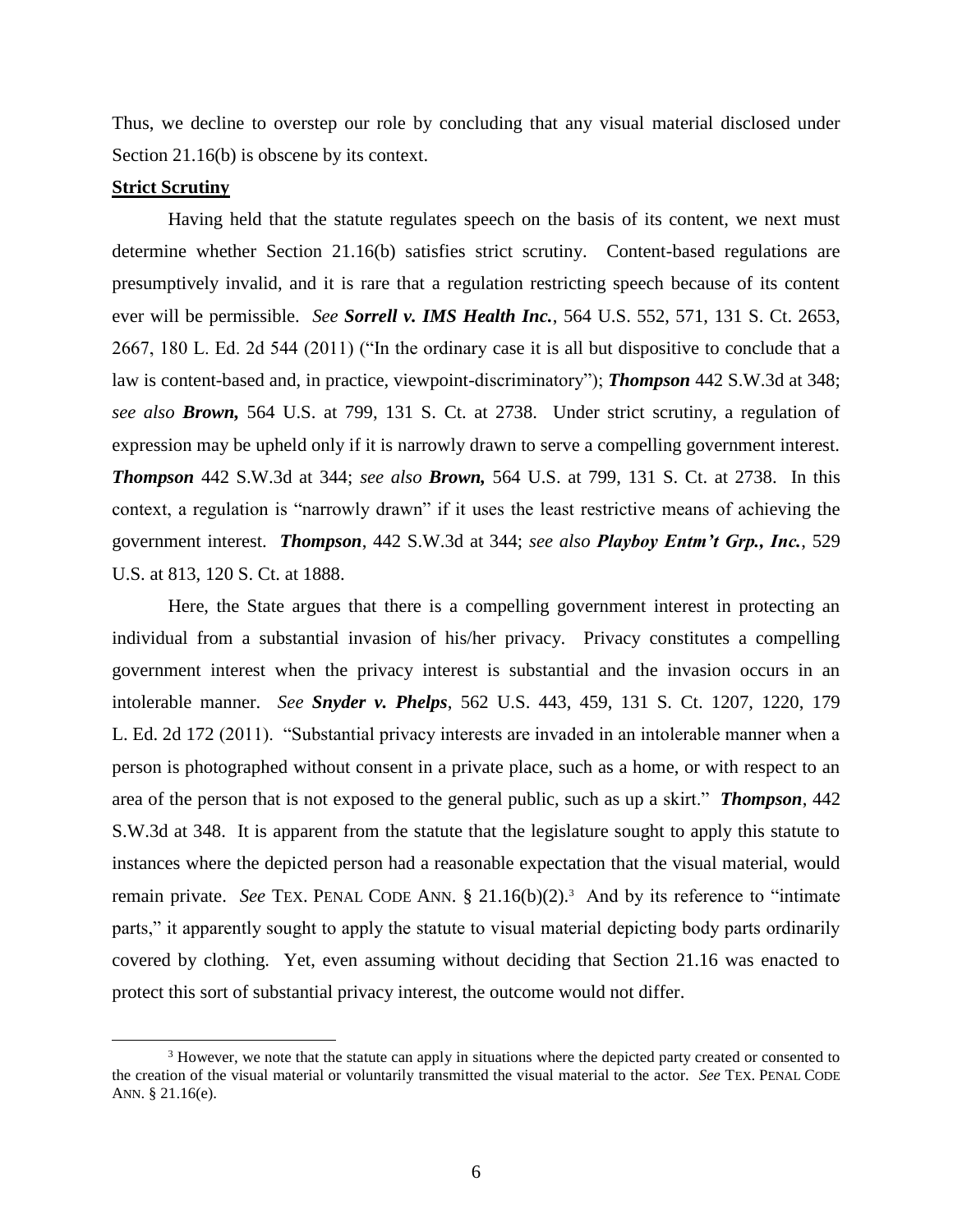As set forth previously, Section 21.16(b)(1) applies where "the visual material was obtained by the person *or* created under circumstances in which the depicted person had a reasonable expectation that the visual material would remain private." *Id.* § 21.16(b)(2) (emphasis added). The unambiguous language of Section  $21.16(b)(2)$  is written disjunctively.<sup>4</sup> The problematic result of the disjunctive structure of Section 21.16(b)(2) is best illustrated by way of the following hypothetical:<sup>5</sup>

Adam and Barbara are in a committed relationship. One evening, in their home, during a moment of passion, Adam asks Barbara if he can take a nude photograph of her. Barbara consents, but before Adam takes the picture, she tells him that he must not show the photograph to anyone else. Adam promises that he will never show the picture to another living soul, and takes a photograph of Barbara in front of a plain, white background with her breasts exposed.

A few months pass, and Adam and Barbara break up after Adam discovers that Barbara has had an affair. A few weeks later, Adam rediscovers the topless photo he took of Barbara. Feeling angry and betrayed, Adam emails the photo without comment to several of his friends, including Charlie. Charlie never had met Barbara and, therefore, does not recognize her. But he likes the photograph and forwards the email without comment to some of his friends, one of whom, unbeknownst to Charlie, is Barbara's coworker, Donna. Donna recognizes Barbara and shows the picture to Barbara's supervisor, who terminates Barbara's employment.

In this scenario, Adam can be charged under Section 21.16(b), but so can Charlie and Donna. Charlie has a First Amendment right to share a photograph. *See Thompson*, 442 S.W.3d at 336; *see also Brown*, 464 U.S. at 792 n.1, 1311 S. Ct. at 2734 n.1 (noting that under First Amendment analysis, there is no distinction whether government regulation applies to "creating, distributing, or consuming" speech). Charlie had no reason to know that the photograph was created under circumstances under which Barbara had a reasonable expectation that the photograph would remain private. Charlie was not aware of Barbara's conditions posed to Adam immediately prior to the photograph's creation, nor did he receive the photograph with any commentary from Adam that would make him aware of this privacy expectation on Barbara's part. In fact, there is nothing to suggest that Charlie could not reasonably have believed that Adam found this picture on a public website<sup>6</sup> or had been given permission by the depicted

 $\overline{a}$ 

<sup>4</sup> A "disjunctive allegation" is a "statement in . . . [an] indictment that expresses something in the alternative, [usually] with the conjunction 'or[]'" *Disjunctive allegation*, BLACK'S LAW DICTIONARY (10th ed. 2009).

<sup>&</sup>lt;sup>5</sup> The persons named in this hypothetical scenario are not intended to depict any actual persons. The naming convention chosen uses the first letter of each name occurring in an alphabetical pattern determined by the hypothetical person's order of appearance.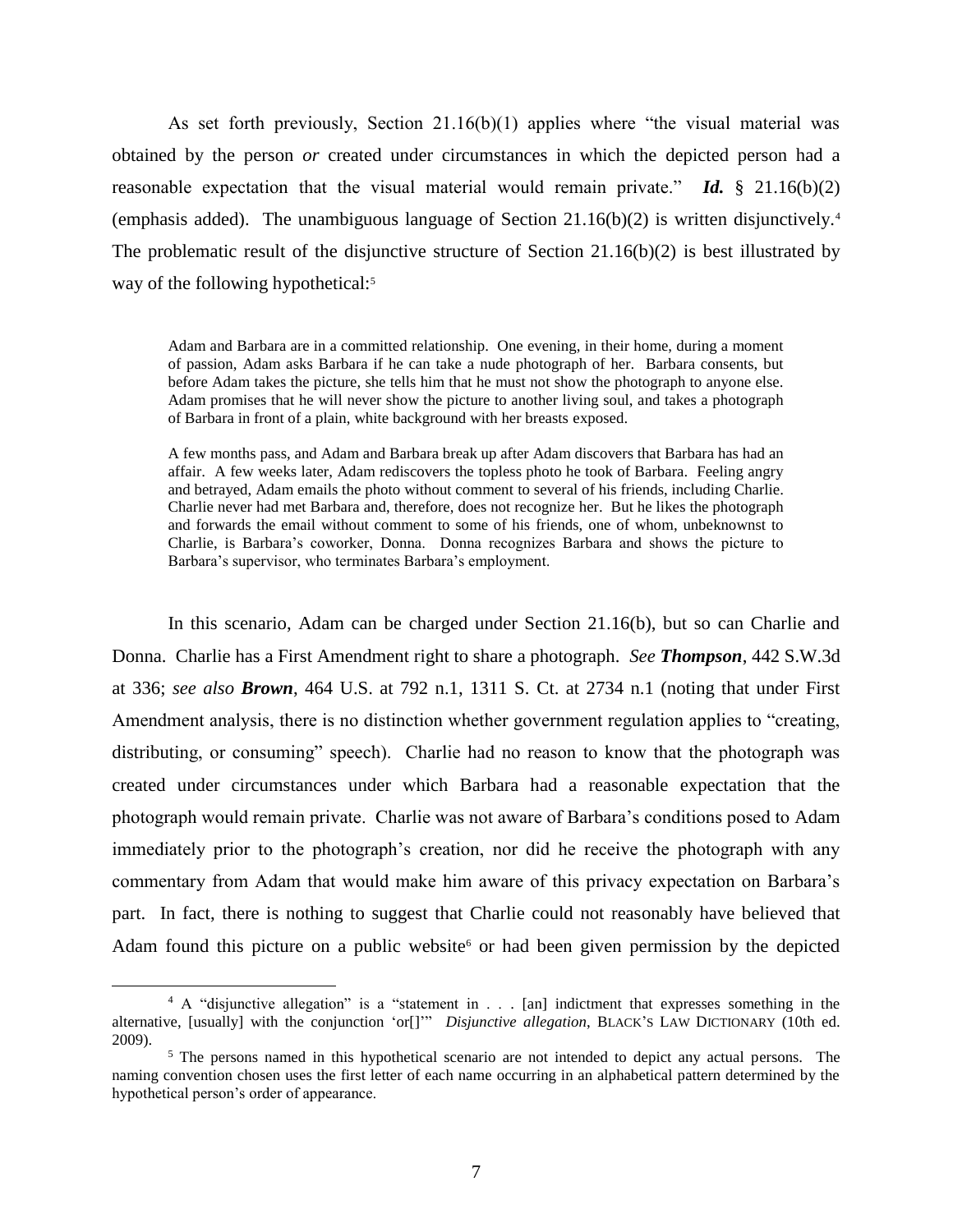person to share the image with others. Further still, Charlie did not intend to harm<sup>7</sup> the depicted person.<sup>8</sup> Lastly, Charlie did not and could not identify the depicted person because he did not know Barbara.<sup>9</sup> Yet, under the disjunctive language used in Section 21.16(b)(2), Charlie nonetheless is culpable despite his having no knowledge of the circumstances surrounding the photograph's creation or the depicted person's privacy expectation arising thereunder.

We remain mindful that content-based regulations are presumptively invalid. *See*  **Thompson**, 442 S.W.3d at 348. At the very least, Section 21.16(b)(2) could be narrowed by requiring that the disclosing person have knowledge of the circumstances giving rise to the depicted person's privacy expectation. But because Section 21.16(b) does not use the least restrictive means of achieving what we have assumed to be the compelling government interest of preventing the intolerable invasion of a substantial privacy interest, it is an invalid contentbased restriction in violation of the First Amendment. *See id.*

#### **Overbreadth**

 $\overline{a}$ 

Having found the statute to be an invalid content-based restriction, we question whether we need to address overbreadth. *Id.* (citing *R.A.V.*, 505 U.S. at 381 n.3, 112 S. Ct. at 2542 (contrasting technical "overbreadth" claim-that regulation violated rights of too many third parties-with claim that statute restricted more speech than the constitution permits, even as to the defendant, because it was content based)). In an abundance of caution, we address whether the unconstitutional reach of the statute is substantial enough to warrant a holding of facial invalidity, despite any legitimate applications of the statute. *See Thompson*, 442 S.W.3d at 349. As we explained above, Section  $21.16(b)$  can apply to a situation in which  $(1)$  a photograph is taken depicting a person's intimate parts, (2) the circumstances of its creation indicate that the depicted person has a reasonable expectation of privacy, and (3) the photograph ultimately is

<sup>6</sup> "Privacy interests fade once information already appears on the public record." *Thompson*, 442 S.W.3d at 343–44.

<sup>&</sup>lt;sup>7</sup> "Harm" is defined broadly as "anything reasonably regarded as loss, disadvantage, or injury." TEX. PENAL CODE ANN. § 1.07(a)(25) (West Supp. 2017).

<sup>8</sup> The statute does not require that there be an intent to cause harm to the depicted person. *See* TEX. PENAL CODE ANN. § 21.16(b)(1). Instead, it requires only that the disclosure be intentional. *See id.*

<sup>9</sup> The statute does not require that the disclosing person identify the depicted person. *See* TEX. PENAL CODE ANN.  $\S$  21.16(b)(4). Rather, it provides that the disclosure of the visual material may reveal the identity of the depicted person by, among other ways, subsequent information or material related to the visual material or information or material provided by a third party in response to the disclosure of the material. *See id.*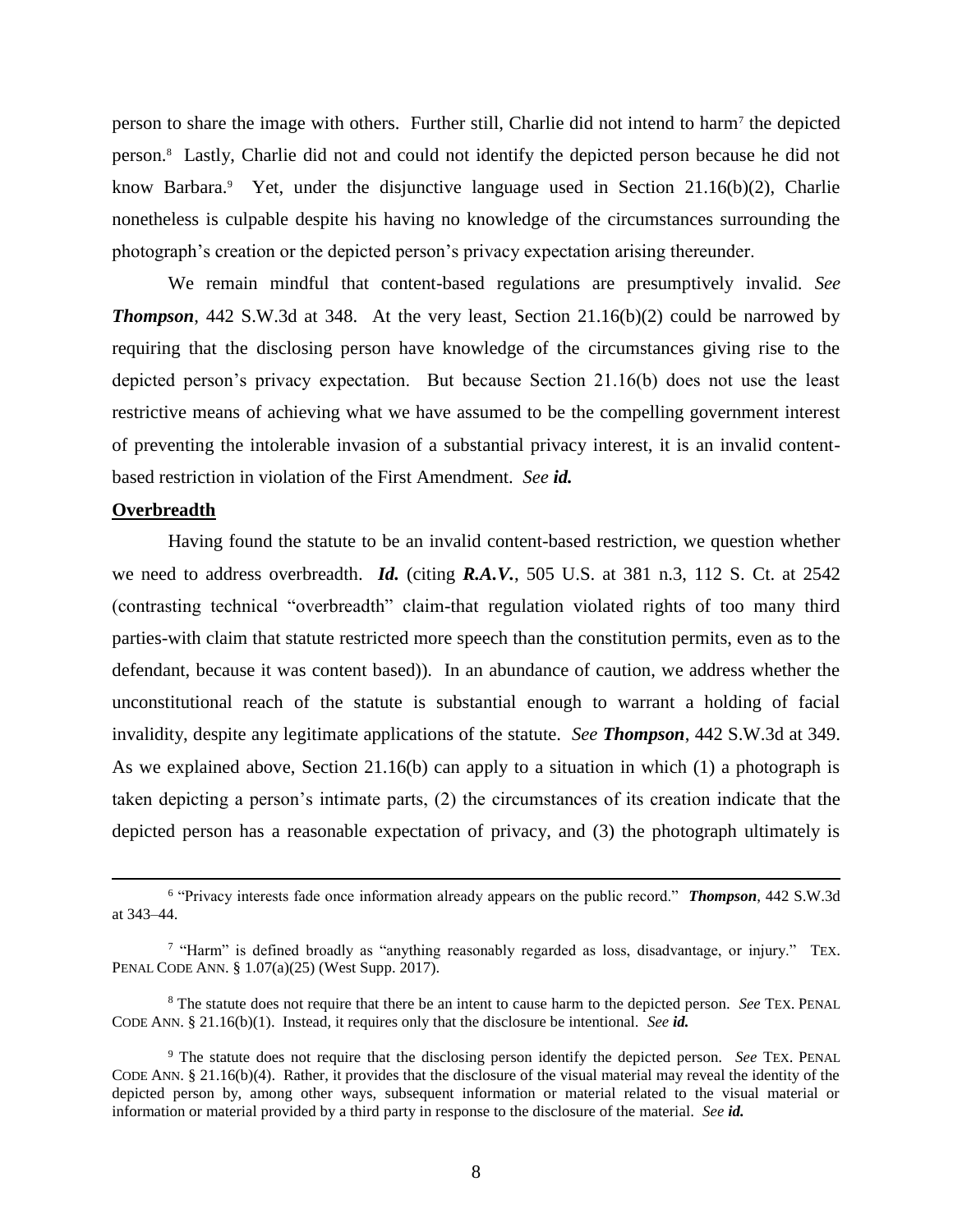shared by persons who had no knowledge or reason to know of the circumstances surrounding its creation, under which the depicted person's reasonable expectation of privacy arose.

The overbreadth doctrine is "strong medicine" to be employed with hesitation and only as a last resort. *See Thompson*, 442 S.W.3d at 349 (citing *New York v. Ferber*, 458 U.S. 747, 769, 102 S. Ct. 3348, 3361, 73 L. Ed. 2d 1113 (1982)). The overbreadth of a statute not only must "be real, but substantial as well, judged in relation to the statute's plainly legitimate sweep." *Ferber*, 458 U.S. at 770, 102 S. Ct. 3361–62. To be held unconstitutional under the overbreadth doctrine, a statute must be found to "prohibit. a substantial amount of protected expression." *Ashcroft*, 535 U.S. at 244, 122 S. Ct. at 1399. The danger that the statute will be unconstitutionally applied must be "realistic." *Regan v. Time, Inc.*, 468 U.S. 641, 651 n.8, 104 S. Ct. 3262, 3268 n.8, 82 L. Ed. 2d 487 (1984).

Today, a person can share a photograph or video with an untold number of people with a mere click of a button.<sup>10</sup> The daily sharing of visual material, for many, has become almost ritualistic. And once the act of sharing is accomplished, it is highly questionable whether that act ever can be completely rescinded. But assuming that the visual material is not otherwise protected, these persons are acting within their rights when they share visual material with others. *See Thompson*, 442 S.W.3d at 336, 343–44.

A statute likely is to be found overbroad if the criminal prohibition it creates is of "alarming breadth." *See Stevens*, 559 U.S. at 474, 130 S. Ct. at 1588. Such is the case with the current statute. Section 21.16 is extremely broad, applying to any person who discloses visual material depicting another person's intimate parts or a person engaged in sexual conduct, but where the disclosing person has no knowledge or reason to know the circumstances surrounding the material's creation, under which the depicted person's reasonable expectation of privacy arose. Furthermore, its application is not attenuated by the fact that the disclosing person had no intent to harm the depicted person or may have been unaware of the depicted person's identity. Accordingly, we conclude that the criminal prohibition Section 21.16(b) creates is of "alarming breadth" that is "real" and "substantial." *See Stevens*, 559 U.S. at 474, 130 S. Ct. at 1588; *Ferber*, 458 U.S. at 770, 102 S. Ct. at 3361–62.

 $\overline{a}$ 

 $10$  In our hypothetical, we focused on sharing photographs via email. However, a Facebook user with her account settings set to share posts as "public" can share a picture to her Facebook page that not only can be viewed by the nearly two billion Facebook users, but also by any other person with internet access whose access to Facebook is not otherwise restricted.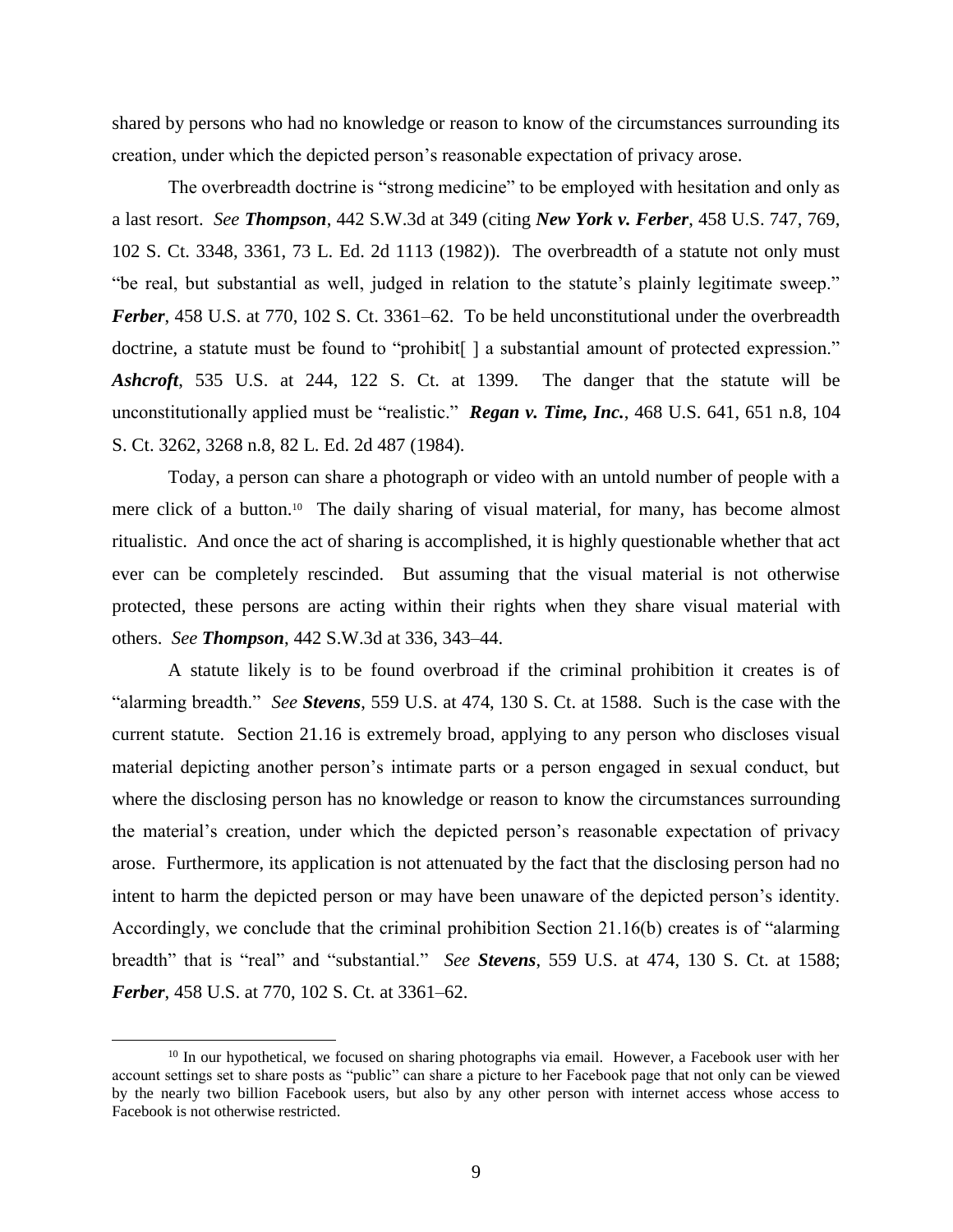#### **Summation**

 $\overline{a}$ 

We have concluded that Section 21.16(b) is an invalid content-based restriction and overbroad in the sense that it violates rights of too many third parties by restricting more speech than the Constitution permits. Accordingly, we hold that Texas Penal Code, Section 21.16(b), to the extent it proscribes the disclosure of visual material, is unconstitutional on its face in violation of the Free Speech clause of the First Amendment. Jones's first issue is sustained.<sup>11</sup>

#### **DISPOSITION**

Having sustained Jones's first issue, we *reverse* the trial court's order denying Jones's Application for Writ of Habeas Corpus and *remand* the matter to the trial court *with instructions*  that it *dismiss the information*.

> **JAMES T. WORTHEN** Chief Justice

Opinion delivered April 18, 2018. *Panel consisted of Worthen, C.J., Hoyle, J., and Neeley, J.*

(PUBLISH)

<sup>&</sup>lt;sup>11</sup> Because we have sustained Jones's first issue, we do not consider his second issue concerning whether a narrow interpretation of the statute will render it unconstitutionally vague. *See* TEX. R. APP. P. 47.1.